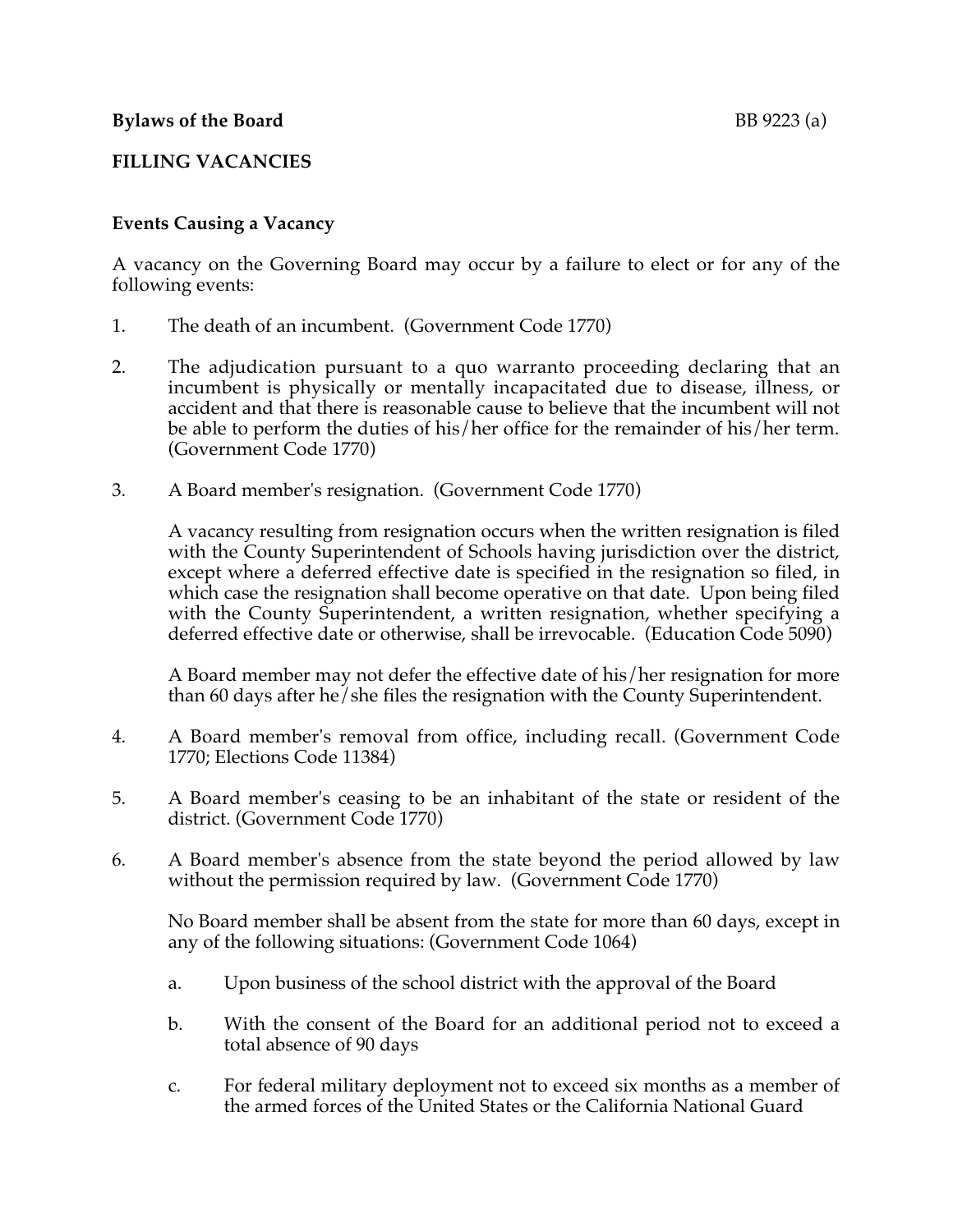### **FILLING VACANCIES** (continued)

If the absence of the Board member for this purpose exceeds six months, the Board may approve an additional six-month absence upon a showing that there is a reasonable expectation that the member will return within the second six-month period, and the Board may appoint an interim member to serve in his/her absence. If two or more members of the Board are absent by reason of these circumstances, and those absences result in the inability to establish a quorum at a regular meeting, the Board may immediately appoint one or more interim members, as necessary to enable the Board to conduct business and discharge its responsibilities.

d. In the case of illness or other urgent necessity, and upon a proper showing thereof, the time limited for absence from the state may be extended by the Board for an additional period not to exceed 30 days.

(cf. 9250 - Remuneration, Reimbursement and Other Benefits)

- 7. A Board member's ceasing to discharge the duties of his/her office for the period of three consecutive months, except when prevented by sickness or when absent from the state with the permission required by law. (Government Code 1770)
- 8. A Board member's conviction of a felony or any offense involving a violation of his/her official duties. (Government Code 1770)
- 9. A Board member's refusal or neglect to file his/her required oath or bond within the time prescribed. (Government Code 1770)

(cf. 9224 - Oath or Affirmation)

- 10. The decision of a competent tribunal declaring void a Board member's election or appointment. (Government Code 1770)
- 11. The making of an order vacating a Board member's office or declaring the office vacant when the officer fails to furnish an additional or supplemental bond. (Government Code 1770)
- 12. A Board member's commitment to a hospital or sanitarium by a court of competent jurisdiction as a drug addict, dipsomaniac, inebriate, or stimulant addict; in this event, the office shall not be deemed vacant until the order of commitment has become final. (Government Code 1770)

#### **Timelines for Filling a Vacancy**

When a vacancy occurs, the Board shall take the following action, as appropriate:

1. When a vacancy occurs less than four months before the end of a Board member's term, the Board shall take no action. (Education Code 5093)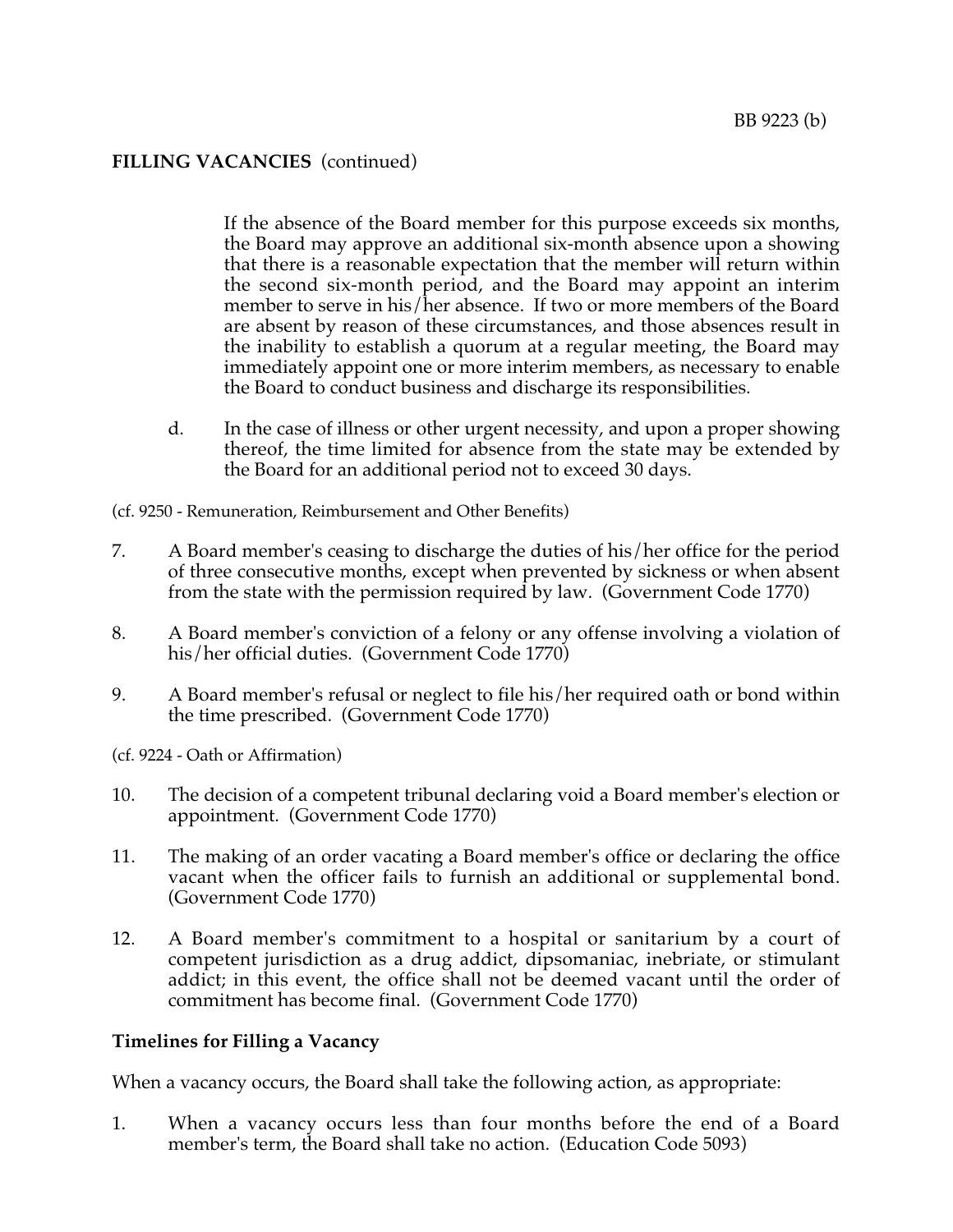# **FILLING VACANCIES**

- 2. When a vacancy occurs four or more months before the end of a Board member's term, the Board shall, within 60 days of the date of the vacancy or the filing of the member's deferred resignation, either order an election or make a provisional appointment, unless a special election is mandated as described below. (Education Code 5091)
- 3. When a vacancy occurs from six months to 130 days before a regularly scheduled Board election at which the position is not scheduled to be filled, a special election to fill the position shall be consolidated with the regular election. The person so elected shall take office at the first regularly scheduled Board meeting following the certification of the election and shall serve only until the end of the term of the position which he/she was elected to fill. (Education Code 5093)

### **Provisional Appointment**

When the special election described above is not required, the Board may make a provisional appointment. (Education Code 5091, 5093)

In order to draw from the largest possible number of candidates, the Board shall advertise in the local media to solicit candidate applications or nominations. A committee consisting of less than a quorum of the Board shall ensure that applicants are eligible for Board membership and announce the names of the eligible candidates. The Board shall interview the candidates at a public meeting, accept oral or written public input, and select the provisional appointee by a majority vote.

(cf. 9130 - Board Committees) (cf. 9220 - Governing Board Elections) (cf. 9323.2 - Actions by the Board)

In order to serve on the Board, a person must meet the eligibility requirements specified in Education Code 35107.

(cf. 9220 - Governing Board Elections)

Within 10 days after the appointment is made, the Board shall post notices of the actual vacancy, or the filing of a deferred resignation, and the provisional appointment. The notice shall be published in the local newspaper pursuant to Government Code 6061 and posted in at least three public places within the district.. (Education Code 5092)

The notice shall contain: (Education Code 5092)

- 1. The date of the occurrence of the vacancy or the date of the filing of, and the effective date of, the resignation
- 2. The full name of the appointee.
- 3. The date of appointment.